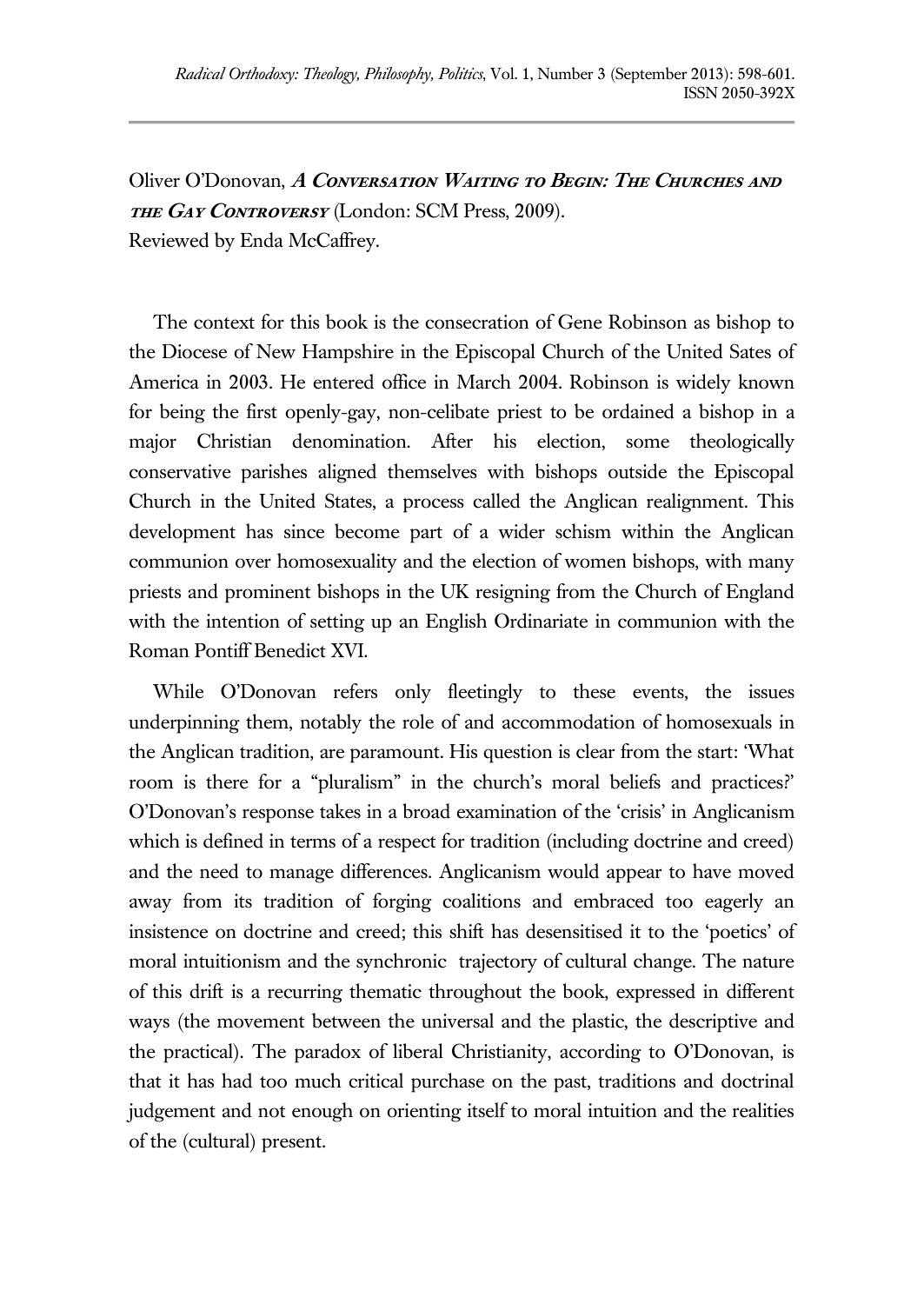The need to review doctrine critically in the light of ethics is O'Donovan's proposed way forward. In order to redress the diachronic/synchronic imbalance in liberal theology and in the process understand better our current cultural context, O'Donovan argues that we need go back to the Nineteenth century and reflect seriously upon the function of ethics, in particular what he sees as the primacy of the ethical as that which is 'presupposed' and 'self-evident'. The ethical challenge therefore for liberal Christianity, he claims, is not to be seen as anti-traditional but to be more inclined to the 'the God-destined character of the present cultural moment'. Tradition is therefore redefined in terms of 'the correction of tradition', and ethics is seen to facilitate this redefinition in the way it has become linked with historical relativism, revisionism and that which can be contested. The important qualification to this ethical review is that O'Donovan is not equating ethics and historical relativism with an indiscriminate free-for-all where anything goes; on the contrary, the primacy of a universal is still invoked as a valid ethical measure but critically an 'authentic' way of understanding practical judgement must also entail the freedom to pose challenging and controversial questions. Practical and intuitive judgments are viewed as extensions of the universal and the descriptive, rather than critiques of it or independent sub-sets of it. It is a position that underscores O'Donovan's broader claim that if Anglicanism is to survive as a communion in the longer term, it must on one level return to its roots as a liberal theology (embracing the ethos of *semper reformanda*), but also learn to take into account and manage the exigencies of the present. In principle, it is a laudable and consensual position, but it is also a fragile one when subjected to the empirical analysis of real life.

O'Donovan is supportive of the trend towards constructive ethical disagreement and pluralism in the church. However, he would appear to raise concerns about the way the gay debate has been handled in the Episcopal Church of the USA. In his view the church bowed too easily to cultural pressure from the militant gay lobby and failed (contrary to its liberal traditions) to engage as a matter of priority in important debate first and foremost within the church itself. According to O'Donovan, this stance by the church in the USA was symptomatic of a misguided subversion of the 'formal' coordinates of fruitful ethical disagreement which has led to it being polarised at one end of the gay debate. As much as O'Donovan is in favour of pluralism (the acknowledgment of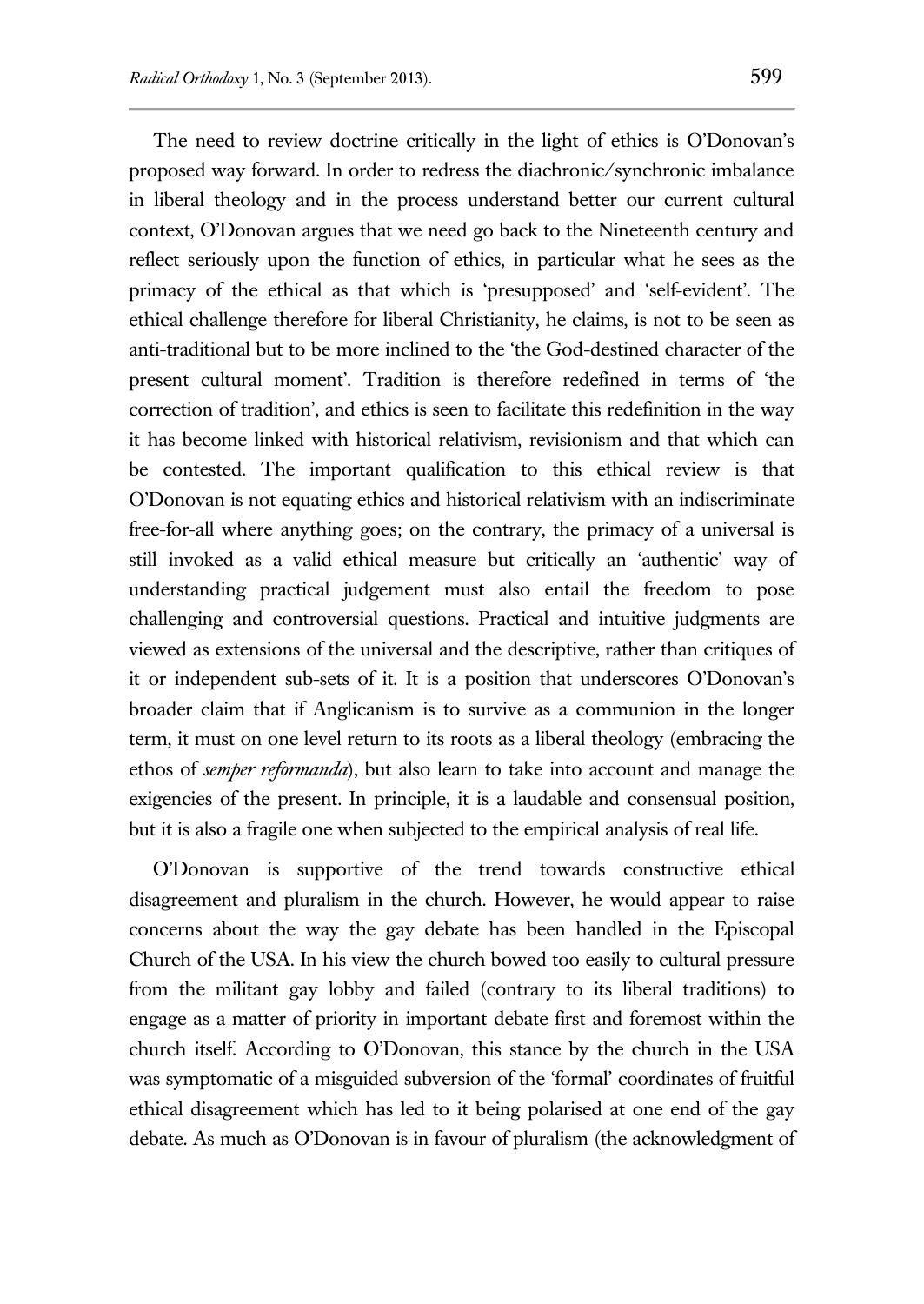'ethically significant difference' in the church) he is so within clearly designated parameters, foremost of which is respect for the primacy of an overarching ethical standard against which difference can be legitimately and authentically measured. This qualification has its benefits and drawbacks. It enables him to advance a series of interesting but questionable approaches to the 'gay controversy' and wider issues about innovation, experimentation and authenticity. The first of these is the ethical corrective he ascribes to difference. 'Ethically significant difference' can be applied only to 'practices embedded in cultural contexts in which they serve to secure social goods'; 'modes of social existence' (presumably gay lifestyles) are included in this definition because, again we presume, homosexuality has always existed and homosexuals can be socially integrated within the standard of heteronormativity. They form part of what O'Donovan calls 'established traditional differences'. O'Donovan's logic, it would seem, is that gay difference is not really different but actually has an 'established' and 'traditional' dimension that does not alienate it from the Good News. This is both positive and perplexing; positive for gay Christians but perplexing in the implications for Christian exclusiveness and conformism. Having passed the test of acceptability for access to the Christian heritage, O'Donovan sounds a note of caution by reminding homosexuals that they cannot expect special treatment from the Gospel.

In short, homosexuals have a place in the church because the church does not exclude differences that are 'traditional' or 'established' or from which a social good can come. It is a deduction that suits O'Donovan's coalition-building thesis but it also raises concerns. What of the non-established non-traditional differences? Is there no room for these differences in the coalition or in the universality of the church? For O'Donovan, the answer would appear to be no. The church's inclusion and rehabilitation of homosexuals excludes 'experimental or innovatory' expressions of difference (no examples provided). Why should experimentation be anti-tradition? Does innovation threaten tradition? Or is it that the balance between tradition and intuition is in favour of the former, so much so that satisfaction of the demands of tradition has become a condition that threatens the consensual nature of the coalition? Where is the language of co-operation, coalition and negotiation? The concern with O'Donovan's selective approach here is the extent to which tradition (or the ethical standard),